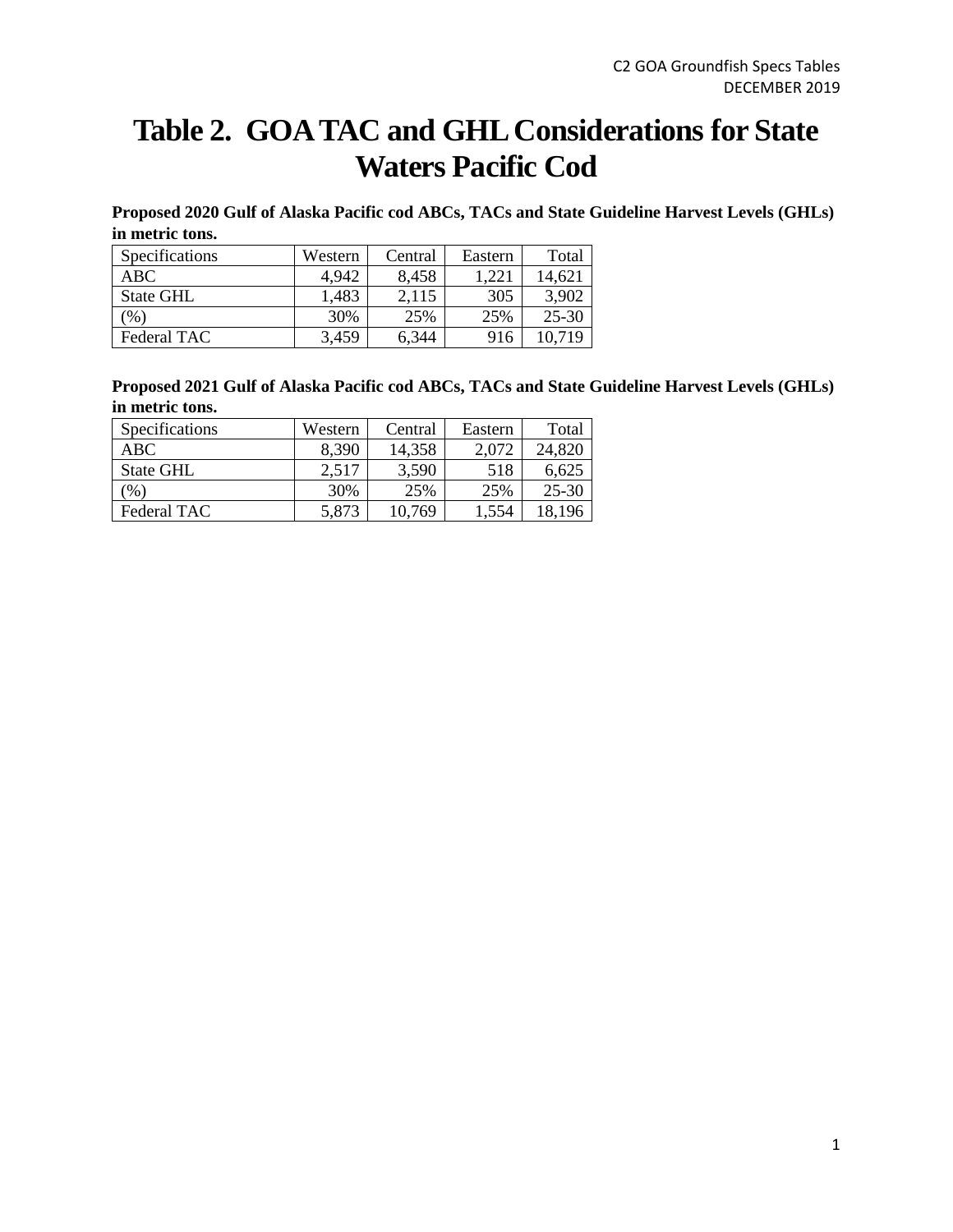|                            |         | Hook-and-line $gen1$ |                              |                |        |                            |        |
|----------------------------|---------|----------------------|------------------------------|----------------|--------|----------------------------|--------|
| <b>Trawl</b> gear          |         |                      | <b>Other than DSR</b>        |                |        | <b>DSR</b>                 |        |
| Season                     | Percent | Amount               | Season                       | Percent        | Amount | Season                     | Amount |
| January 20 -<br>April 1    | 30.5    | 519                  | January 1 -<br>June 10       | 86             | 221    | January 1 -<br>December 31 | 9      |
| April 1 - July 1           | 20      | 341                  | June $10 -$<br>September 1   | $\overline{2}$ | 5      |                            |        |
| July 1 - August            | 27      | 462                  | September 1 -<br>December 31 | 12             | 31     |                            |        |
| August 1 -<br>October 1    | 7.5     | 128                  |                              |                |        |                            |        |
| October 1 -<br>December 31 | 15      | 256                  |                              |                |        |                            |        |
| Total                      |         | 1,706                |                              |                | 257    |                            | 9      |

**Table 14. Proposed 2020 and 2021 Pacific Halibut PSC Limits, Allowances, and Apportionments (Values are in metric tons)**

 $1$ <sup>T</sup>he Pacific halibut prohibited species catch (PSC) limit for hook-and-line gear is allocated to the demersal shelf rockfish (DSR) fishery and fisheries other than DSR. The Council recommended and NMFS proposes that the hook-and-line sablefish fishery, and the pot and jig gear groundfish fisheries, be exempt from halibut PSC limits.

**Table 15. Proposed 2020 and 2021 Seasonal Apportionments of the Pacific Halibut PSC Limit Apportioned Between the Trawl Gear Shallow-Water and Deep-Water Species Fisheries (Values are in metric tons)**

| Season                           | Shallow-water | $Deep-water1$ | Total |
|----------------------------------|---------------|---------------|-------|
| January 20 - April 1             | 384           | 135           | 519   |
| April 1 - July 1                 | 85            | 256           | 341   |
| July 1 - August 1                | 121           | 341           | 462   |
| August 1 - October 1             | 53            | 75            | 128   |
| Subtotal, January 20 - October 1 | 643           | 807           | 1,450 |
| October 1 - December $312$       |               |               | 256   |
| Total                            |               |               | 1,706 |

<sup>1</sup> Vessels participating in cooperatives in the Rockfish Program will receive 191 mt of the third season (July 1 through August 1) deep-water species fishery halibut PSC apportionment.

<sup>2</sup> There is no apportionment between trawl shallow-water and deep-water species fisheries during the fifth season (October 1 through December 31).